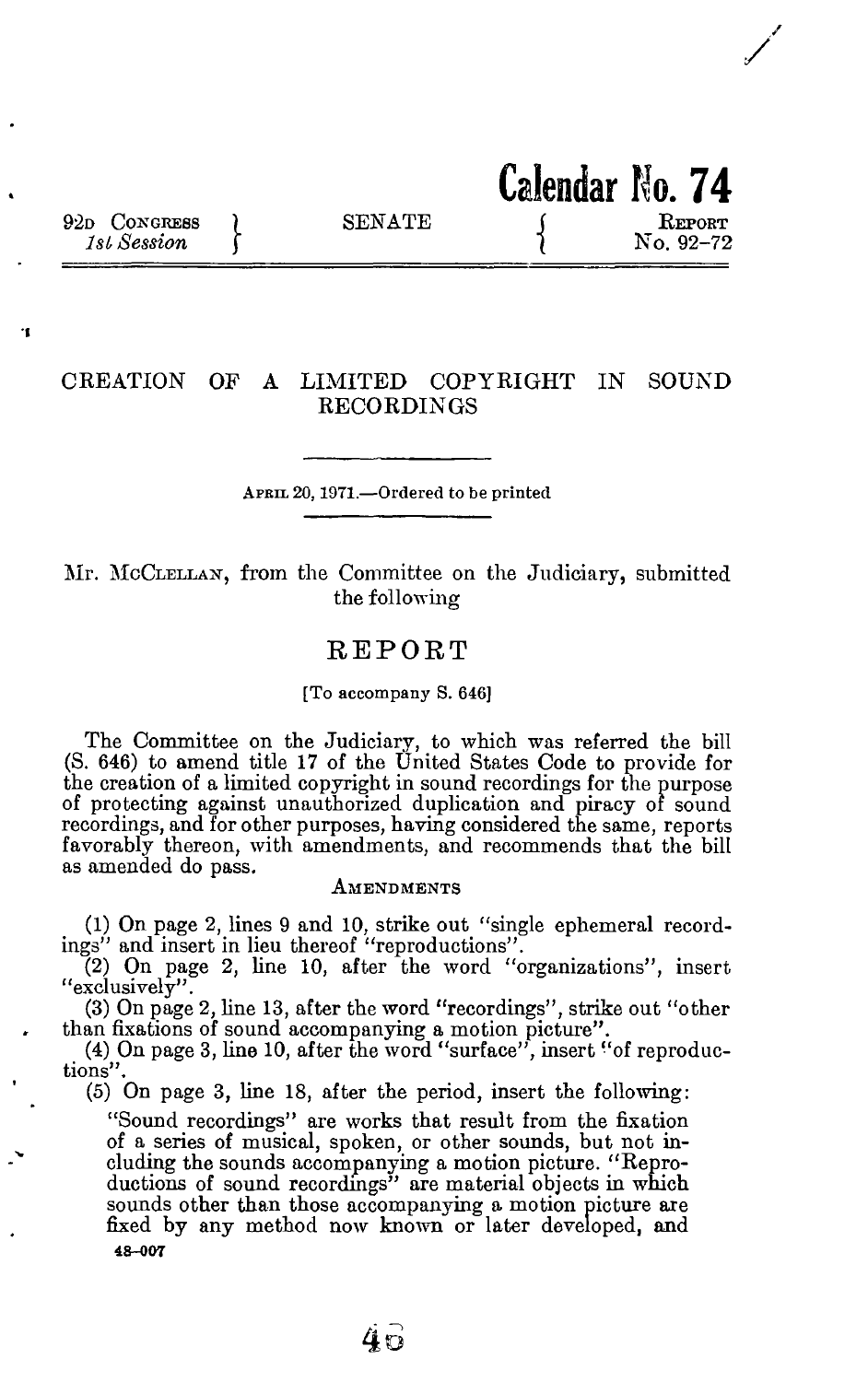**from which the sounds can be perceived, reproduced, or otherwise communicated, either directly or with the aid of a machine or device, and include the "parts of instruments serving to reproduce mechanically the musical work," "mechanical reproductions," and "interchangeable parts, such as discs or tapes for use in mechanical music-producing machines" referred to in sections 1(e) and 101(e) of this title.** 

**(6) On page 3 , between lines 1 8 and 19, insert the following new section:** 

**SEC. 2. That title 17 of the United States Code is further amended in the following respect:** 

**In section 101 , title 1 7 of the United States Code, delete subsection (e) in its entirety and substitute the following:** 

**"(e) INTERCHANGEABLE PARTS FOR USE IN MECHANICAL MUSIC-PRODUCING MACHINES.—Interchangeable parts, such as discs or tapes for use in mechanical music-producing machines adapted to reproduce copyrighted musical works, shall be considered copies of the copyrighted musical works which they serve to reproduce mechanically for the purposes of this section 101 and sections 106 and 109 of this title, and the unauthorized manufacture, use or sale of such interchangeable parts shall constitute an infringement of the copyrighted work rendering the infringer liable in accordance with all provisions of this title dealing with infringements of copyright and, in a case of wilful infringement for profit, to criminal prosecution pursuant to section 104 of this title. Whenever any person, in the absence of a license agreement, intends to use a copyrighted musical composition upon the parts of instruments serving to reproduce mechanically the musical work, relying upon the compulsory license provision of this title, he shall service notice of such intention, by registered mail, upon the copyright proprietor at his last address disclosed by the records of the Copyright Office, sending to the Copyright Office a duplicate of such notice."** 

**(7) On page 3 , line 19, strike out "SEC. 2", and insert in lieu thereof "SEC. 3".** 

**(8) On page 3 , line 19, strike out "three", and insert in lieu thereof "four".** 

**(9) On page 3 , line 20, strike out the period, and insert the following:** 

**except that section 2 of this Act shall take effect immediately upon its enactment.** 

**(10) On page 3 , line 21 , after the word "Code", insert the following: "as amended by section 1 of this Act,".** 

# **PURPOSE OF AMENDMENTS**

**Most of the amendments are of a perfecting nature or provide for the definition of various terms. In addition the effective date of the legislation as it applies to the creation of a copyright in sound recordings is established at 4 months after enactment rather than 3 months. This amendment is at the request of the Copyright Office** 

**S.R. 72**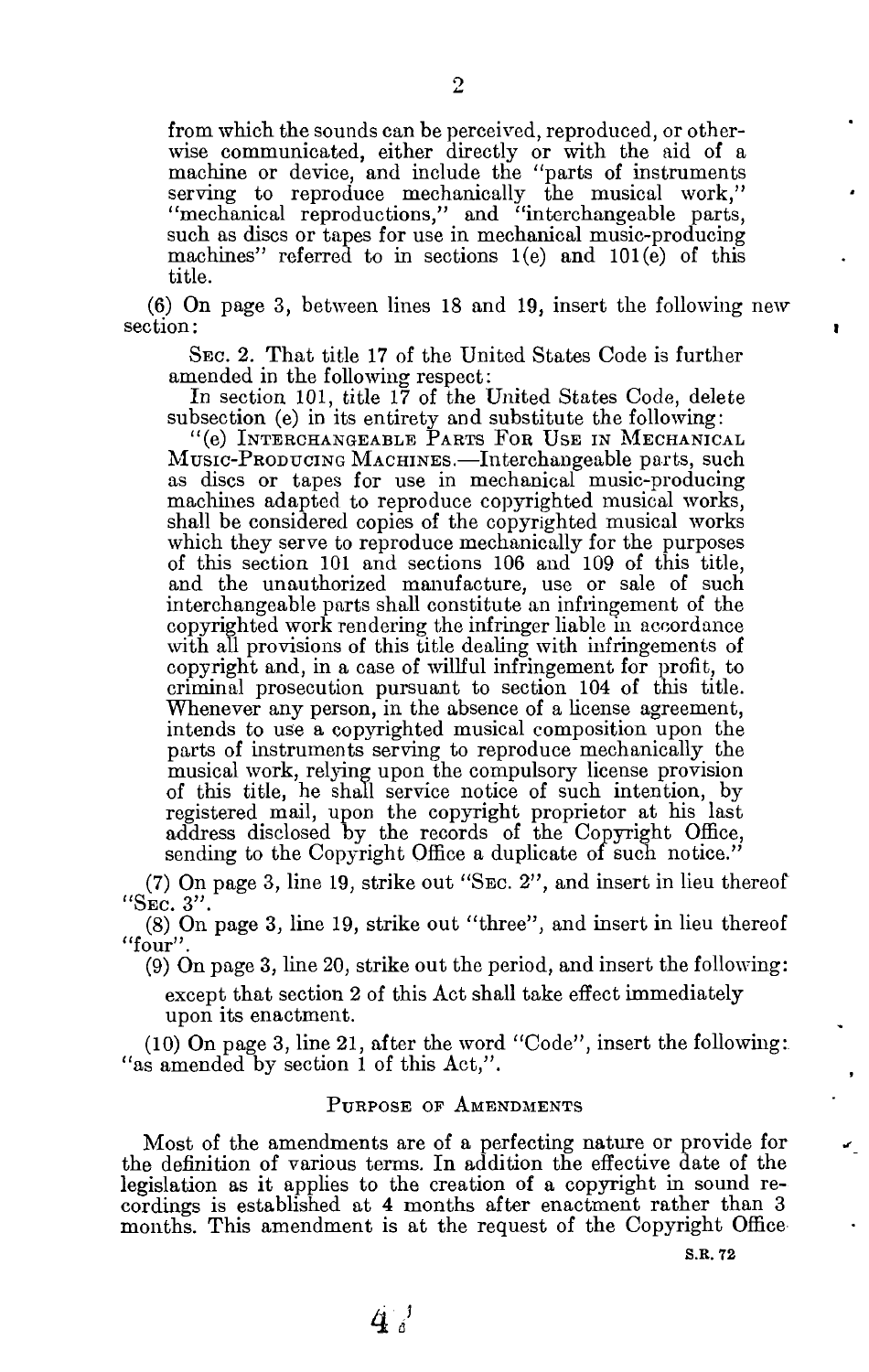which indicated that additional time would be necessary to take the various measures required to implement the provisions of this bill. S. 646 as introduced permitted the making of a single ephemeral recording by transmitting organizations for their own use. As amended the bill contains no limitation on the number of reproductions made by transmitting organizations exclusively for their own use.

A significant substantive amendment is the addition of a new section 2 relating to the remedies available to the proprietors of copyrighted music for the unauthorized use of such music in the making of sound recordings. The Copyright Act of 1909 contains special and limited remedies in the event of the unauthorized use of copyrighted music in a recording. The purpose of the new section 2 is to extend to the owners of copyrighted music used in the making of recordings the same remedies available for other copyright infringements under the act of 1909, including in a case of willful infringement for profit, the criminal prosecution provided in section 104 of title 17.

# **VIEWS OF GOVERNMENT AGENCIES**

The Library of Congress and the Copyright Office support the enactment of this legislation.

#### **STATEMENT**

The creation of a limited copyright in sound recordings has been under active consideration by the Congress for a number of years in connection with the program for general revision of the copyright law. The Library of Congress recommended the granting of such copyright protection in its recommendations for the general revision of the copyright law. Such a provision was included in H.R. 2512 of the 90th Congress as passed by the House of Representatives. This provision was also included in S. 597 of the 90th Congress on which this committee's Subcommittee on Patents, Trademarks, and Copyrights held extensive hearings in 1967. No further action was taken in the Senate on this legislation during the 90th Congress primarily because of developments relating to the cable television issue.

On December 10, 1969, the Senate Subcommittee on Patents, Trademarks, and Copyrights reported S. 543 of the 91st Congress, for the general revision of the copyright law with an amendment in the nature of a substitute. This bill, as amended, established a copyright in sound recordings, but again because of the situation relating to the cable television issue no further action was taken. S. 543 as reported by the subcommittee, in addition to creating a limited copyright in sound recordings, extended that protection to encompass a performance right so that record companies and performing artists would be compensated when their records were performed for commercial purposes. This provision is not included in S. 646 but will be considered subsequently when the committee acts on the legislation for the general revision of the copyright law.

Subsequently the attention of the committee was directed to the widespread unauthorized reproduction of phonograph records and tapes. While it is difficult to establish the exact volume or dollar value of current piracy activity it is estimated by reliable trade sources that the annual volume of such piracy is now in excess of \$100 million. It

**S.R. 7 2**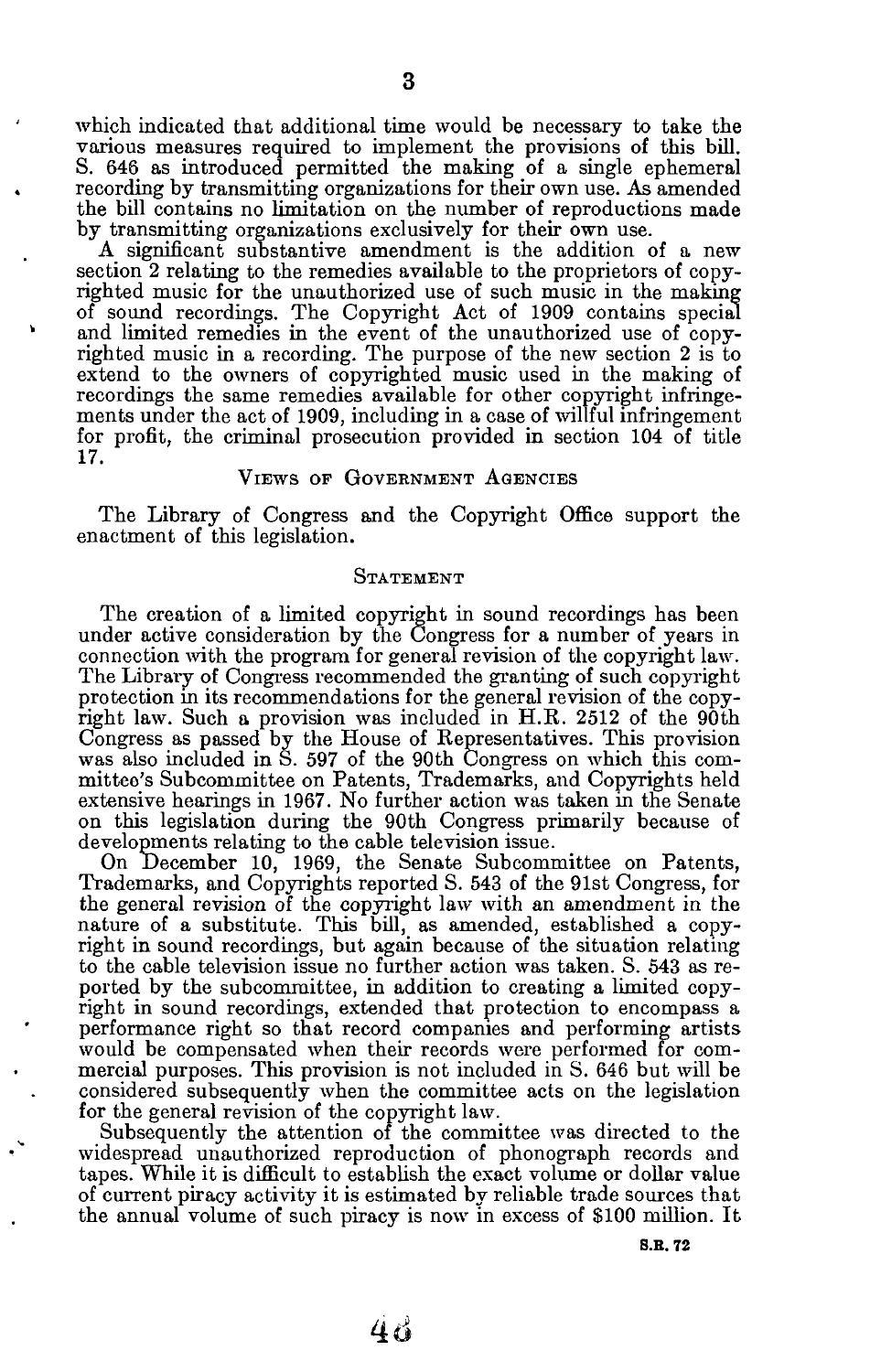has been estimated that legitimate prerecorded tape sales have an annual value of approximately **\$300** million. The pirating of records and tapes is not only depriving legitimate manufacturers of substantial income, but of equal importance is denying performing artists and musicians of royalties and contributions to pension and welfare funds and Federal and State governments are losing tax revenues.

If the unauthorized producers pay the statutory mechanical royalty required by the Copyright Act for the use of copyrighted music there is no Federal remedy currently available to combat the unauthorized reproduction of the recording. The States of New York and California have enacted statutes intended to suppress record piracy, but in other jurisdictions the only remedy available to the legitimate producers is to seek relief in State courts on the theory of unfair competition. A number of suits have been filed in various States but even when a case is brought to a successful conclusion the remedies available are limited. In addition the jurisdiction of States to adopt legislation specifically aimed at the elimination of record and tape piracy has been challenged on the theory that the copyright clause of the Federal Constitution has preempted the field even if Congress has not granted any copyright protection to sound recordings. While the committee expresses no opinion concerning this legal question, it is clear that the extension of copyright protection to sound recordings would resolve many of the problems which have arisen in connection with the efforts to combat piracy in State courts.

On December **18, 1970,** Senator John **L.** McClellan introduced S. **4592** of the 91st Congress which would have created a limited copyright in sound recordings. This bill was based on the provisions contained in S. **543,** as approved by the subcommittee in the 91st Congress. Because of the adjournment of the 91st Congress no action was taken on that bill. On February **8, 1971,** Senator McClellan on behalf of himself and Senator Hugh Scott introduced S. **646** which is identical to S. **4592.** On March **16, 1971,** Senator John Tower was added as a cosponsor of this legislation.

The United States recently participated in an international conference of government experts at which the draft of an international treaty to combat record piracy was prepared. It is anticipated that a diplomatic conference to sign a treaty on this subject will be held later in **1971.** 

The enactment of S. **646** will mark the first recognition in American copyright law of sound recordings as copyrightable works. The copyrightable work comprises the aggregation of sounds and not the tangible medium of fixation. Thus, "sound recordings" as copyrightable subject matter are distinguished from "reproductions of sound recordings," the latter being physical objects in which sounds are fixed. They are also distinguished from any copyrighted literary, dramatic, or musical works that may be reproduced on a "sound recording."

The committee believes that, as a class of subject matter, sound recordings are clearly within the scope of the "writings of an author" capable of protection under the Constitution, and that the extension of limited statutory protection to them is overdue. Aside from cases in which sounds are fixed by some purely mechanical means without originality of any kind, the committee favors copyright protection

**S.E. 7 2**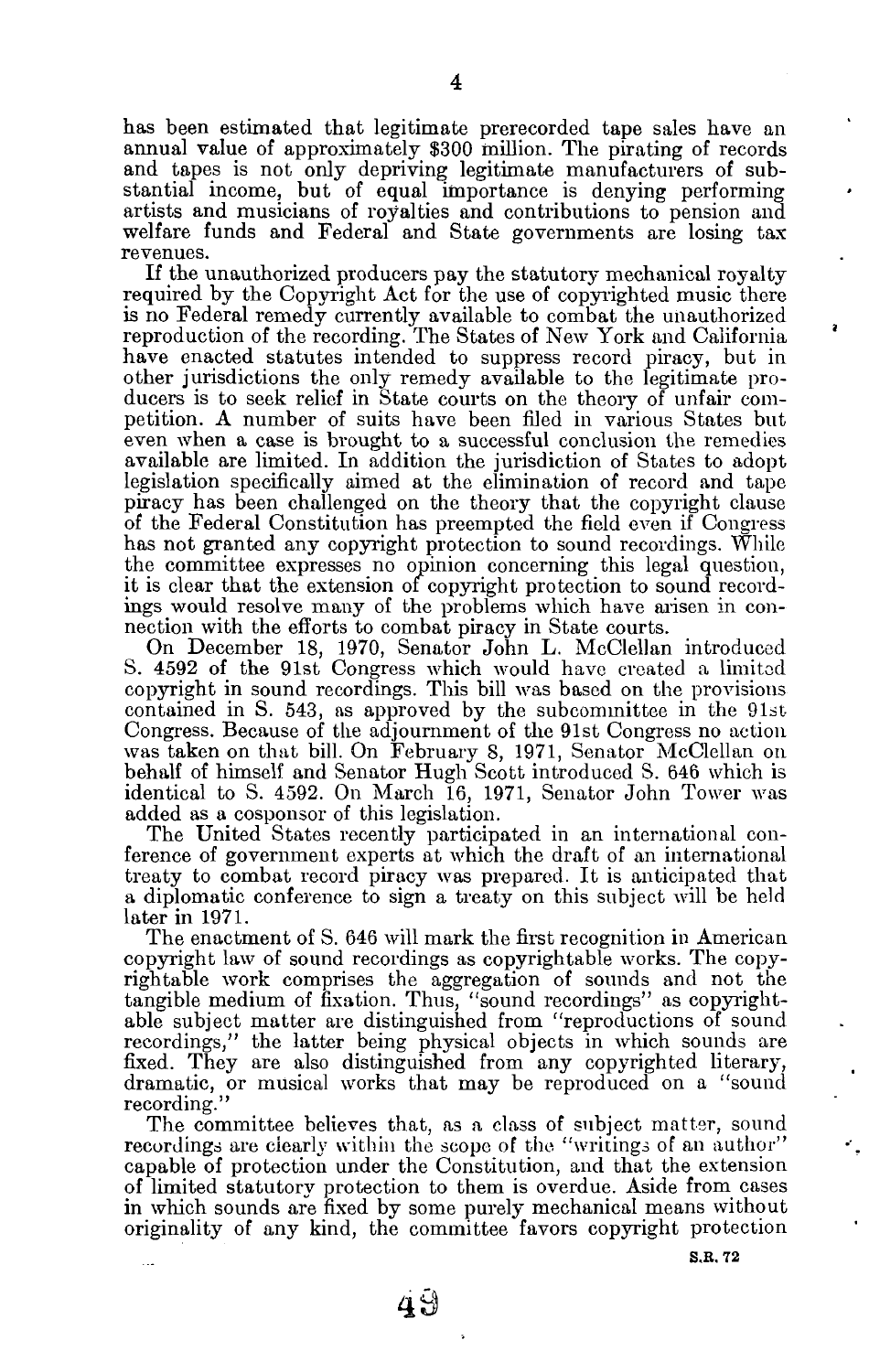that would prevent the reproduction and distribution of unauthorized reproductions of sound recordings.

The copyrightable elements in a sound recording will usually, though not always, involve "authorship" both on the part of the performers whose performance is captured and on the part of the record producer responsible for setting up the recording session, capturing and electronically processing the sounds, and compiling and editing them to make the final sound recording. There may be cases where the record producer's contribution is so minimal that the performance is the only copyrightable element in the work, and there may be cases (for example, recordings of birdcalls, sounds of racing cars, et cetera) where only the record producer's contribution is copyrightable. As in the case of motion pictures, the bill does not fix the authorship, or the resulting ownership, of sound recordings, but leaves these matters to the employment relationship and bargaining among the interests involved.

This legislation extends copyright protection to sound recordings "that result from the fixation of a series of musical, spoken, or other sounds, but not including the sounds accompanying a motion picture." In excluding "the sounds accompanying a motion picture" from the scope of this legislation the committee does not intend to limit or otherwise alter the rights that exist currently in such works. The exclusion reflects the committee's opinion that soundtracks or audio tracks are an integral part of the "motion pictures" already accorded protection under subsections **(1)** and (m) of section **1** of title **17,** and that the reproduction of the sound accompanying a copyrighted motion picture is an infringement of copyright in the motion picture. This is true whatever the physical form of the reproduction, whether or not the reproduction also includes visual images, and whether the motion picture copyright owner had licensed use of the soundtrack on records.

Under the existing title **17,** "motion pictures" represent a broad genus whose fundamental characteristic is a series of related images that impart an impression of motion when shown in succession, including any sounds integrally conjoined with the images. Under this concept the physical form in which the motion picture is fixed—film, tape, discs, and so forth—is irrelevant, and the same is true whether the images reproduced in the physical object can be made out with the naked eye or require optical, electronic, or other special equipment to be perceived. Thus, to take a specific example, if there is an unauthorized reproduction of the sound portion of a copyrighted television program fixed on video tape, a suit for copyright infringement could be sustained under section **1**(a) of title **17** rather than under the provisions of this bill, and this would be true even if the television producer had licensed the release of a commercial phonograph record incorporating the same sounds.

This legislation grants to the owners of the copyright in sound recordings the exclusive right to "reproduce and distribute to the public by sale or other transfer of ownership, or by rental, lease, or lending," reproductions of the copyrighted work. Section **1**(a) of the present title **17** gives the copyright owner the exclusive right to "print, reprint, publish, copy, and vend" the copyrighted work. As a technical matter, this is broad enough to include rental, leasing, and lending, as well as sales and gifts. The right is subject to the "first sale doctrine," under which a copyright owner who unconditionally parts with a physical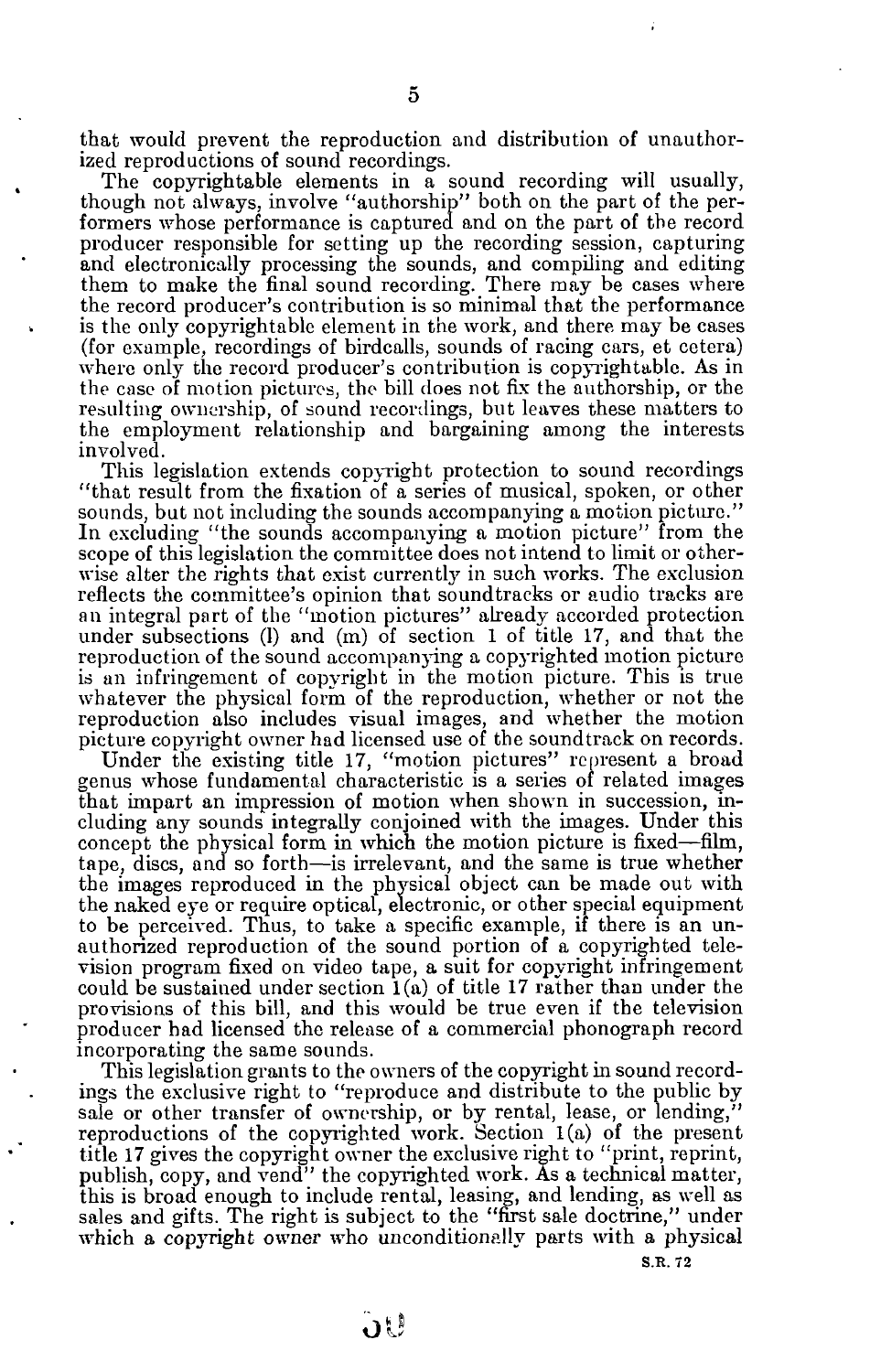object embodying his work cannot restrain any later disposition of that physical object. However, in the case of a transaction such as a rental, lease, or loan, where the copyright owner delivers a physical object embodying his work only on certain stated conditions, distribution by any unauthorized means would violate his exclusive right to "publish."

S. 646 would add a new exclusive right with respect to sound recordings which, in addition to reproduction, would include public distribution "by sale or other transfer of ownership, or by rental, lease, or lending" of reproductions. The purpose of this language is to identify as clearly as possible the limited rights being accorded to sound recordings, and it should in no way be construed as limiting the exclusive rights of copyright owners in other types of works with respect to forms of distribution short of the outright sale of copies.

In approving the creation of a limited copyright in sound recordings it is the intention of the committee that this limited copyright not grant any broader rights than are accorded to other copyright proprietors under the existing title 17.

Certain of the manufacturers engaged in the unauthorized reproduction of records and tapes have proposed the inclusion in the legislation of provisions granting a compulsory license to reproduce records and tapes upon payment of a statutory royalty. It has been argued that such a provision would be an appropriate adjunct to the compulsory license provided the record industry by the mechanical royalty contained in the Copyright Act. The committee sees no valid parallel. By the mechanical royalty the record company in effect receives the right to make use of raw material—in this instance a copyrighted song. The record label, the performing artist, musicians, and arrangers develop this song into the finished product—the recorded song. The committee sees no justification for the granting of a compulsory license to copy the finished product, which has been developed and promoted through the efforts of the record company and the artists. Any unauthorized manufacturer who wishes to produce a record containing the same songs may do so by paying the mechanical royalty and making the same investment in production and talent as is being done by the authorized record companies.

# **SECTIONAL ANALYSIS**

Section **1**(a) of the bill, as amended, adds a new subsection (f) to section 1 of title 17 of the United States Code adding to the enumerated exclusive rights of copyright proprietors the right to reproduce the copyrighted work if it be a sound recording. It is provided that the right does not extend to the making or duplication of another sound recording that is an independent fixation of other sounds, or to reproductions made by transmitting organizations exclusively for their own use.

Section **1**(b) amends section 5 of title **17** to add to the classification of works for copyright registration the category of "sound recordings. "

Section 1(c) amends section 19 of title 17 to specify the required form of the copyright notice on sound recordings.

Section 1(d) amends section 20 of title 17 to specify the proper location of the notice of copyright as it pertains to a sound recording.

Section  $1(e)$  amends section  $\overline{26}$  of title 17 to enumerate the various sections of title **17** concerning which the reproduction of a sound

**S.E. 72**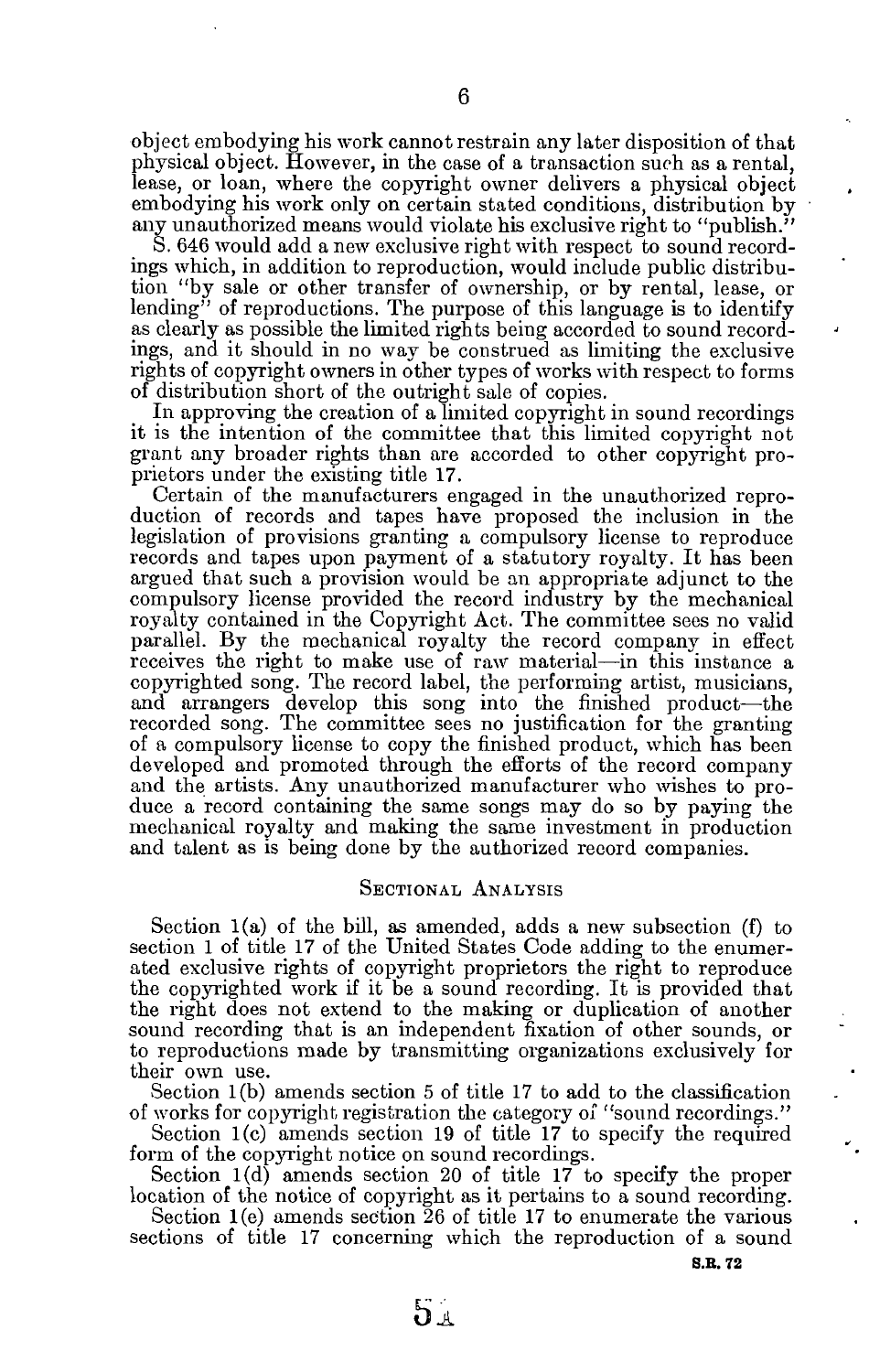**recording is "considered to be a copy thereof." The subsection also defines the terms "sound recordings" and "reproduction of sound recordings."** 

**Section 2 of the bill, as amended, amends section 101 of title 17 to delete subsection (e) which relates to "Royalties for Use of Mechanical Reproduction of Musical Works." The section substitutes a new subsection (e) providing that any person engaging in the unauthorized use of copyrighted music in the mechanical reproduction of musical works shall be subject to all of the provisions of title 17 dealing with infringements of copyright and, in a case of willful infringement for profit, to criminal prosecution pursuant to section 104. The existing statutory provision in title 17 limits the remedy for such unauthorized use of musical works to the payment of a royalty of 2 cents on each part manufactured and a discretionary award of not more than 6 cents.** 

**Section 3 of the bill, as amended, provides that the effective date of this legislation shall be 4 months after its enactment except, that section 2 shall become effective upon the bill's enactment. It is further provided that the provisions of title 17 as amended by section 1 of this legislation apply only to sound recordings "fixed, published, and copyrighted on and after the effective date of this Act."** 

**Attached, hereto, is the report of the Librarian of Congress, dated January 19, 1971:** 

> THE LIBRARIAN OF CONGRESS, *Washington, D.C., January 19, 1971.*

**Hon. JAMES O. EASTLAND,**  *Chairman, Committee on the Judiciary, U.S. Senate, Washington, D.C.* 

**DEAR SENATOR EASTLAND: This is in reply to your request for a report on S. 4592, a bill amending the copyright statute to provide for the creation of a limited copyright in sound recordings for the purpose of protecting against unauthorized duplication and piracy of sound recording, and for other purposes.** 

**I am fully and unqualifiedly in favor of the purpose the bill is intended to fulfill. The recent and very large increase in unauthorized duplication of commercial records has become a matter of public concern in this country and abroad. With the growing availability and use of inexpensive cassette and cartridge tape players, this trend seems certain to continue unless effective legal means of combating it can be found. Neither the present Federal copyright statute nor the common law or statutes of the various States are adequate for this purpose. The best solution, an amendment of the copyright law to provide limited protection against unauthorized duplication, is that embodied in S. 4592.** 

**In general, we also support the amendatory language adopted in the bill, which draws heavily upon the language of the bill for general revision of the copyright law (S. 543), before your committee this past session. It may be that some further refinements, particularly with respect to the definition of certain terms used, would benefit the bill technically, but these improvements are more desirable than essential.**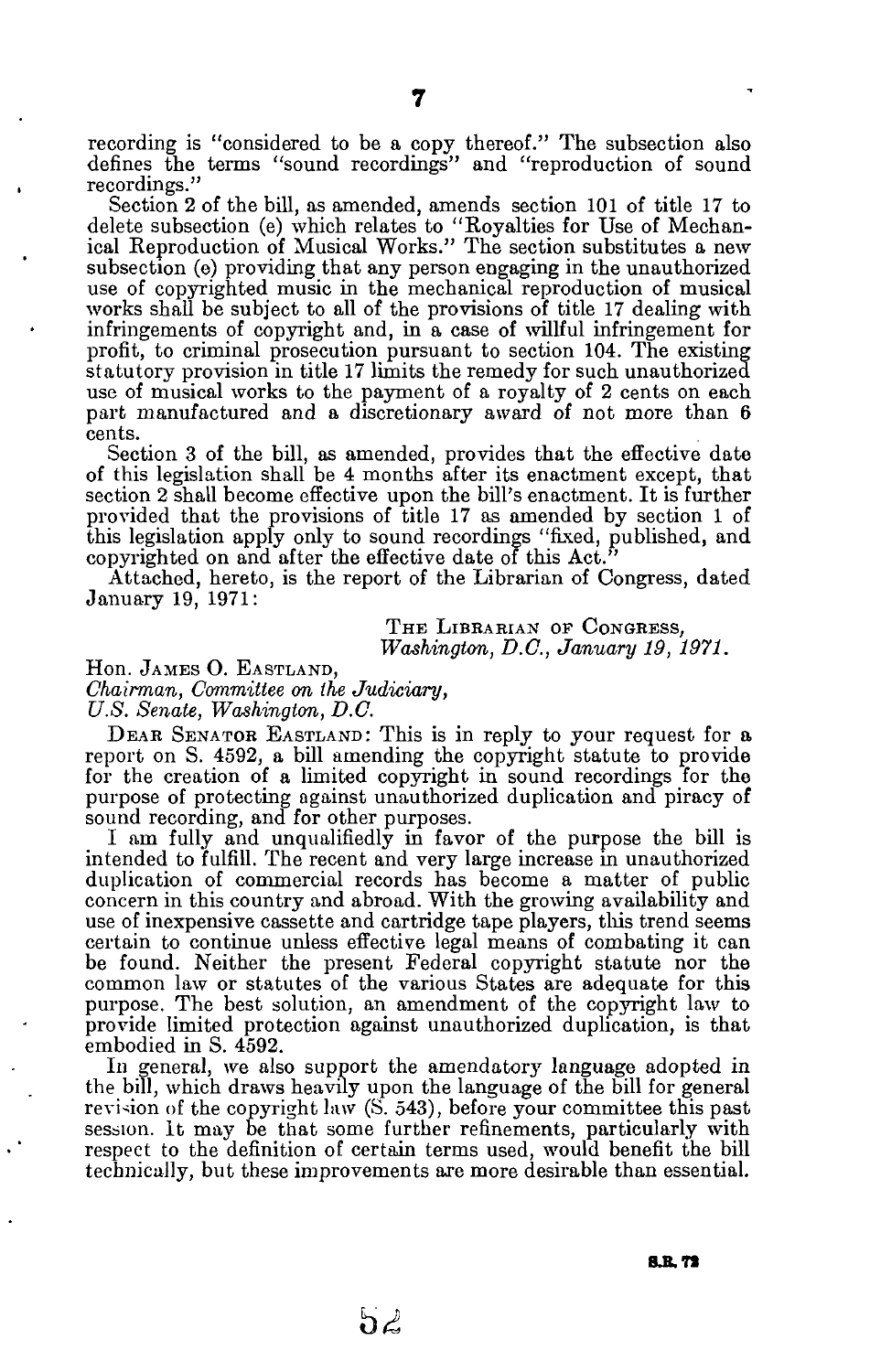**A point of some concern to libraries and librarians is the extent to**  which the bill would prevent library tape duplication aimed at pre**serving the quality of disk recordings. Although many activities of this sort would be considered "fair use" and thus automatically exempt, we would favor addition of a specific exemption along the**  lines of the exemption for "ephemeral recordings" in section 1(a). **Another important practical question is whether the 3-month period provided in section 2 would allow the Copyright Office enough time to prepare for implementation of the new law. Recognizing the urgency of the record piracy problem, we nevertheless think that a somewhat longer period would improve the chances of an efficient registration system from the outset.** 

**The most fundamental question raised by the bill is its relationship to the program for general revision of the copyright law. The revision bill before your committee this past session and which Senator McClellan proposes to reintroduce, has parallel provisions, and if general revision were on the threshhold of enactment, S. 459 2 would be unnecessary. However, some fundamental problems impeding the progress of general revision of the copyright law, notably the issue of cable television, have not yet been resolved. We agree that the national and international problem of record piracy is too urgent to await comprehensive action on copyright law revision, and that the amendments proposed in S. 459 2 are badly needed now. Upon enactment of the revision bill, tbey would, of course, be merged into the larger pattern of the revised statute as a whole.** 

**1 might also mention that the problem of record piracy is one of immediate concern internationally, and that a treaty closely corresponding to the content and purpose of S. 459 2 is now under active development. If current plans remain unchanged, this special treaty will be signed at Paris next July, and favorable action on the domestic bill will not only help our negotiators but encourage protection of our records against the growing menace of piracy in other countries.** 

**For the foregoing reasons, I recommend that your committee give S. 459 2 its favorable consideration.** 

**Sincerely yours,** 

**L. QUINCY MUMFORD,**  *Librarian of Congress.* 

#### **CHANGES IN EXISTING LAW**

**In compliance with subsection (4) of rule XXIX of the Standing Rules of the Senate, changes in existing law made by the bill, as reported, are shown as follows (existing law proposed to be omitted is enclosed in black brackets, new matter is printed in italic, existing law in which no change is proposed is shown in roman):** 

## **COPYRIGHT S**

**(Act of July 30 , 1947 , ch. 39 1 (62 Stat. 652 ; 1 7 U.S.C.))** 

#### §1. **Exclusive rights as to copyrighted works**

**Any person entitled thereto, upon complying with the provisions of this title, shall have the exclusive right:** 

**S.R. 72** 

่อง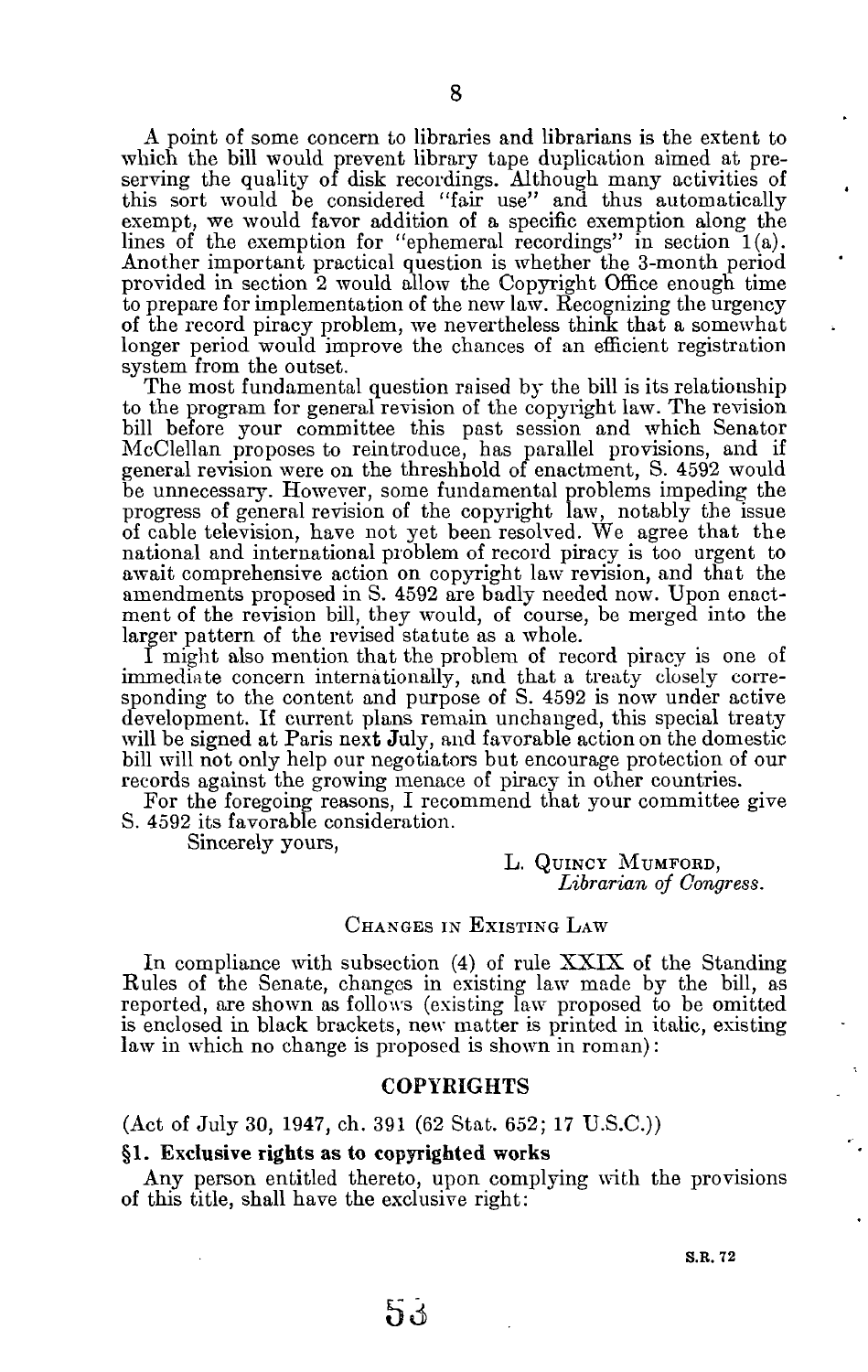(a) To print, reprint, publish, copy, and vend the copyrighted work;

**\*\*\*\*\*\* \*** 

*(f) To reproduce and distribute to the public by sale or other transfer of ownership, or by rental, lease, or lending, reproductions of the copyrighted work if it be a sound recording: Provided, That the exclusive right of the owner of a copyright in a sound recording to reproduce it is limited to the right to duplicate the sound recording in a tangible form that directly or indirectly recaptures the actual sounds fixed in the recording: Provided further, That this right does not extend to the making or duplication of another sound recording that is an independent fixation of other sounds, even though such sounds imitate or simulate those in the copyrighted sound recording; or to reproductions made by transmitting organizationsexclusively for their own use.* 

**\*\*\*\*\*\* \*** 

# §5. **Classification of works for registration**

The application for registration shall specify to which of the following classes the work in which copyright is claimed belongs:

(a) Books, including composite and cyclopedic works, directories, gazetteers, and other compilations.

*(n) Sound recordings.*  Jjc 5)C \*f» )}C 3fC SjC 3f»

#### §19. **Notice;** form

The notice of copyright required by section 10 of this title shall consist either of the word "Copyright",

*In the case of reproductions of works specified in subsection (n) of section 5 of this title, the notice shall consist of the symbol P {the letter P in a circle), the year of first publication of the sound recording, and the name of the owner of copyright in the sound recording, or an abbreviation by which the name can be recognized, or a generally known alternative designation of the owner: Provided, That if the producer of the sound recording is named on the labels or containers of the reproduction, and if no other name appears in conjunction with the notice, his name shall be considered a part of the notice.* 

# §20. **Same; place of application of; one notice in each volume or number of newspaper or periodical**

The notice of copyright shall be applied, in the case of a book or other printed publication, upon its title page or the page immediately following, or if a periodical either upon the title page or upon the first page of text of each separate number or under the title heading, or if a musical work either upon its title page or the first page of music, *or if a sound recording on the surface of reproductions thereof or on the label or container in such manner and location as to give reasonable notice of the claim of copyright.* One notice of copyright in each volume or in each number of a newspaper or periodical published shall suffice.

\* \* \* \* \* \* \*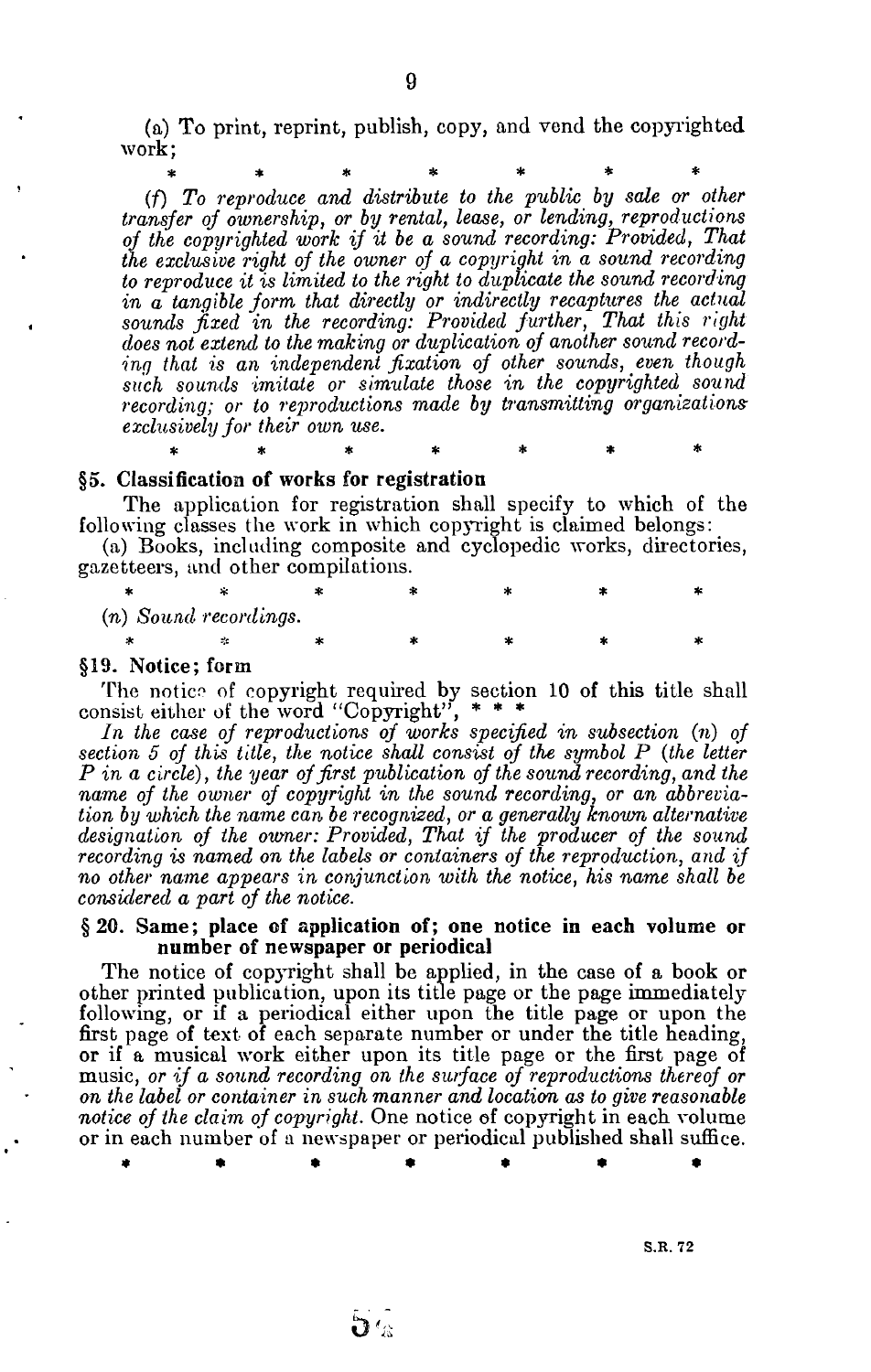In the interpretation and construction of this title "the date of publication" shall in the case of a work of which copies are reproduced for sale or distribution be held to be the earliest date when copies of the first authorized edition were placed on sale, sold, or publicly distributed by the proprietor of the copyright or under his authority, and the word "author" shall include an employer in the case of works made for hire.

*For the purposes of this section and sections 10, 11, IS, 14, 21, 101, 106, 109, 209, 215, but not for any other purpose, a reproduction of a work described in subsection*  $\delta(n)$  *shall be considered to be a copy thereoff "Sound recordings" are works that result from the fixation of a series o. musical, spoken, or other sounds, but not including the sounds accompanying a motion picture. "Reproductions of sound recordings" are material objects in which sounds other than those accompanying a motion picture arc fixed by any method now known or later developed, and from which the sounds can be perceived, reproduced, or otherwise communicated, either directly or with the aid of a machine or device, and include the "parts of instruments serving to reproduce mechanically the musical work," "mechanical reproductions," and "interchangeable parts, such as discs or tapes for use in mechanical music-producing machines" referred to in sections 1 (e) and 101 (e) of this title.* 

#### **Chapter 2.—INFRINGEMENT PROCEEDINGS**

**\*\*\*\*\*\* \*** 

**\*\*\*\*\*\* \*** 

#### § 101. **Infringement**

If any person shall infringe the copyright in any work protected under the copyright laws of the United States such person shall be liable :

(a) **INJUNCTION.—** 

To an injunction restraining such infringement;

£(e) **ROYALTIES FOE USE OF MECHANICAL REPRODUCTION OF MUSICAL WORKS**.—Whenever the owner of a musical copyright has used or permitted the use of the copyrighted work upon the parts of musical instruments serving to reproduce mechanically the musical work, then in case of infringement of such copyright by the unauthorized manufacture, use, or sale of interchangeable parts, such as disks, rolls, bands, or cylinders for use in mechanical music-producing machines adapted to reproduce the copyrighted music, no criminal action shall be brought, but in a civil action an injunction may be granted upon such terms as the court may impose, and the plaintiff shall be entitled to recover in lieu of profits and damages a royalty as provided in section 1, subsection (e), of this title: Provided also, That whenever any person, in the absence of a license agreement, intends to use a copyrighted musical composition upon the parts of instruments serving to reproduce mechanically the musical work, relying upon the compulsory license provision of this title, he shall serve notice of such intention, by registered mail, upon the copyright proprietor at his last address disclosed by the records of the copyright office,

**S.E. 7 2**